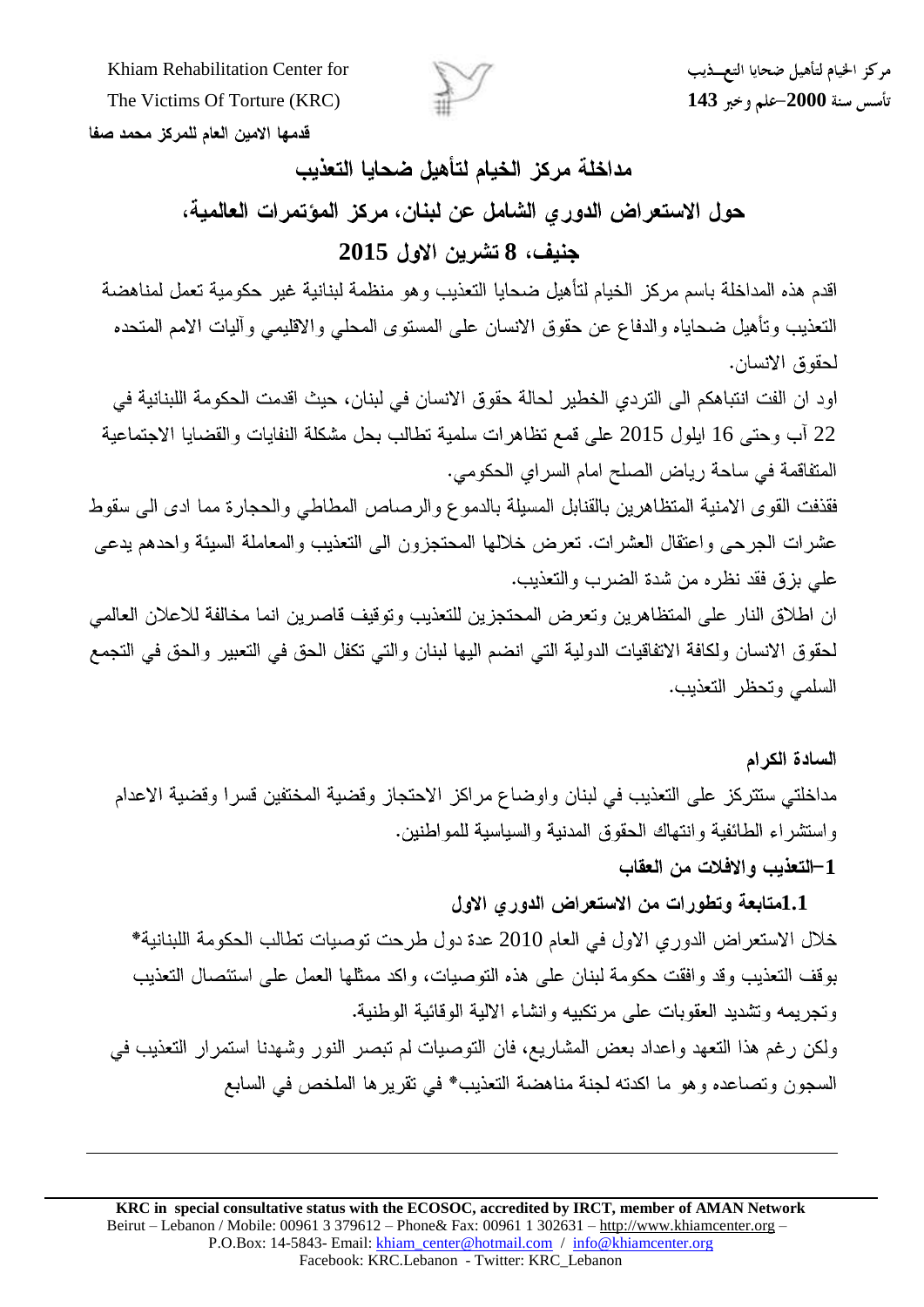

من تشرين الاول 2014 بعد زيارة تحقيق قامت بها بين العامي 2012 و 2013 حيث خلصت اللجنة الي ان التعذيب " ممارسة متفشية في لبنان، تلجأ اليها القوات المسلحة والاجهزة المكلفة بانفاذ القانون" واظهرت " بان ممارسة التعذيب هي ممارسة ممنهجة ".

قدمت اللجنة 36 توصية للبنان لتتفيذها، الا ان لبنان رفض التقرير الاممي واعتبر ، جائر ا وغير موضوعي، وقد جاء فيديو التعذيب الذي تسرب من سجن رومية بتاريخ 22 حزيران 2015 تأكيد قاطع على ما ذهبت البه لحنة مناهضة التعذيب.

## **1.2**

نطالب لبنان:

- انشاء الالية الوقائية لمنع التعذيب استنادا الى البروتوكول الاختياري الذي وقعه لبنان العام  $-1$ OPCAT)2008) وعدم دمجها بالخطة الوطنية لحقوق الانسان(تأخير 6 سنوات)
- تعديل التشريعات الوطنية لمواءمة تعريف التعذيب في القوانين المحلية حسب اتفاقية الامم  $-2$ المتحدة لمناهضة التعذيب.
	- تبني قانون يجرم التعذيب ومعاقبة مرتكبيه كما تتص اتفاقية الامم المتحدة. 3
	- 4 تقديم التقرير الاولي والدوري الى لجنة مناهضة التعذيب بعد تأخر 15 عاما.
	- 5  $\,$  =  $\,$  تتفيذ المادة 14 من اتفاقية مناهضة التعذيب للتأهيل والتعويض على الضحايا.

## 2–السجون ومراكز الاحتجاز

2.1 متابعة وتطورات من الاستعراض الدورى الاول لم تعط الحكومات اللبنانية المتعاقبة الاهتمام الجدى لقضية السجون وبدلا من ان تكون السجون مراكز للتأهيل تحولت الى مرتع للارهاب والعنف والتعذيب والتمييز. ويبلغ عدد السجناء حتى 2015/1/12 ثمانية ألاف سجين 60% غير محكومين، ويتوزعون كالتالي 977 سوري 18% ، 496 فلسطيني (23%) و 456 من جنسيات مختلفة اي ان نسبة غير اللبنانيين حوالي 40% وهناك 71 محكومين بالاعدام. ورغم اعلان رئيس الوفد اللبناني في الاستعراض الدوري الاول عن عزم لبنان على نقل ادارة السجون من وزارة الداخلية البي وزارة العدل\* وتفعيل مديرية السجون وانشاء سجون جديده وتسريع المحاكمات واستحداث عقوبات بديلة، الا ان كل هذه التعهدات لم تنفذ، فاستمر التعذيب في السجون وتردت الاوضاع الصحية والاجتماعية. وبات الاكتظاظ يهدد بانفجار كبير نتيجة بطء المحاكمات وغياب خطة رسمية لمعالجة جذر ية لهذه القضية الانسانية.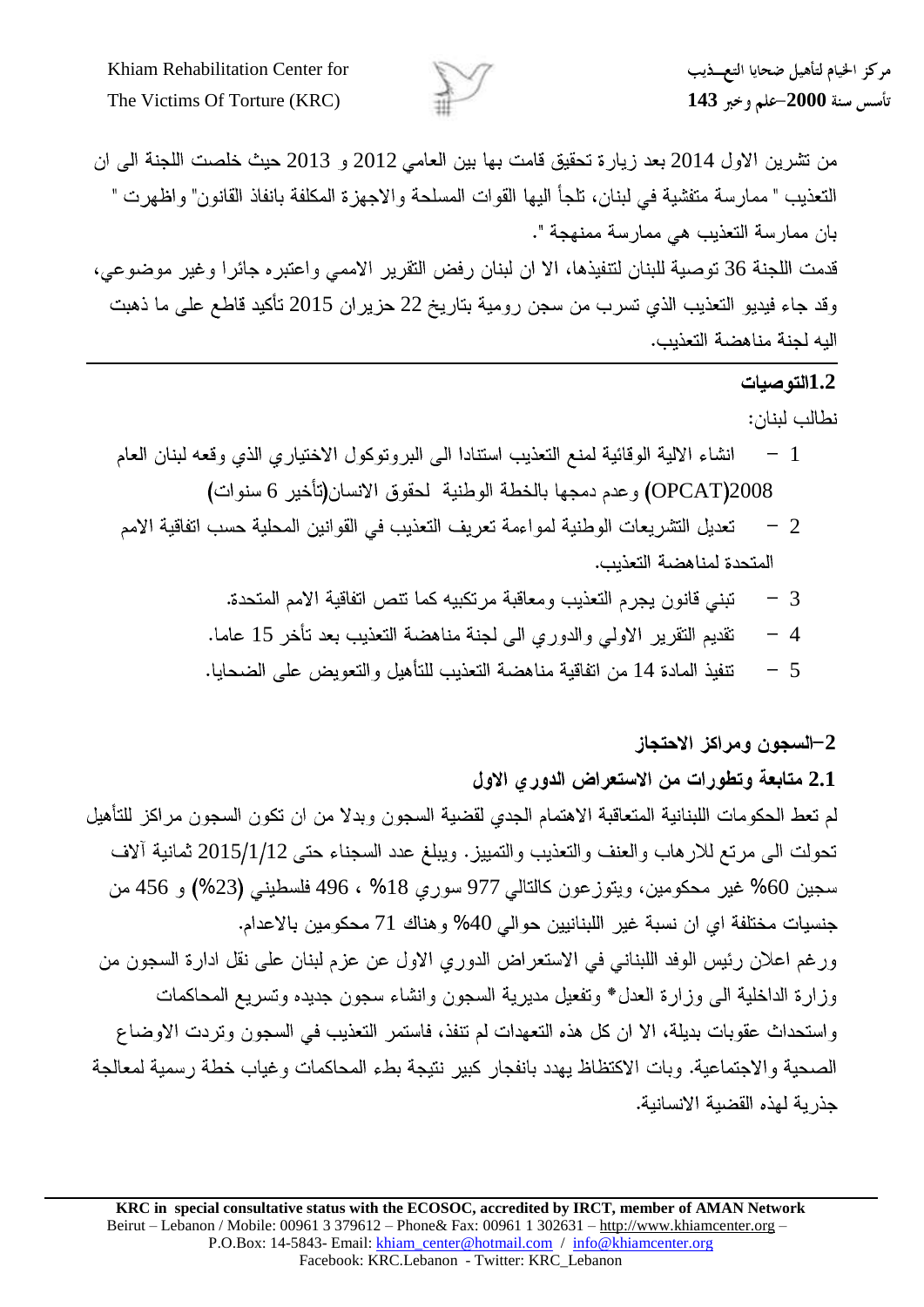

ورغم ايضا تقرير لجنة مناهضة التعذيب\* عن اوضاع السجون اللبنانية وحثها للسلطات اللبنانية على معالجتها، الا ان الحكومة اللبنانية ادارت الظهر للتقرير ولم تنفذ التوصيات المقترحة\*.

2.2 

1 2 3 4 36 5 6 7 8

9 – تحديث قانون السجون اللبناني في الصادر في عام 1949 ليتلائم مع المعايير الدنيا للامم المتحدة لمعاملة السحناء.

## 3- ضحايا الاختفاء القسرى:

3.1 متابعة وتطورات من الاستعراض الدوري الاول في استعراض 2010 تعهدت الحكومة اللبنانية بانشاء هيئة وطنية للتحقيق بمصير المفقودين وانشاء بنك

د.ن.أ\* والتصديق على الاتفاقية الدولية لحماية جميع الاشخاص من الاختقاء القسرى. ورغم مطالبة مركز الخيام ومنظمات اخرى معنية بقضية المفقودين، فان الحكومة اللبنانية لم تعالج هذا الملف الانساني ولا استجابت لنداءات عائلاتهم.

## **3.2**

نطالب لينان:

- المصادقة على الاتفاقية الدولية لحماية جميع الاشخاص من الاختفاء القسرى  $-1$
- اقرار مرسوم الهيئة الوطنية للتحقيق بمصير المفقودين ومشروع قانون المفقودين المحال الى  $-2$ المجلس النيابي.
	- اعتبار عائلات المفقودين ضحايا تعذيب ووضع برامج صحية ونفسية واجتماعية لاعادة  $-3$ تأهيلهم.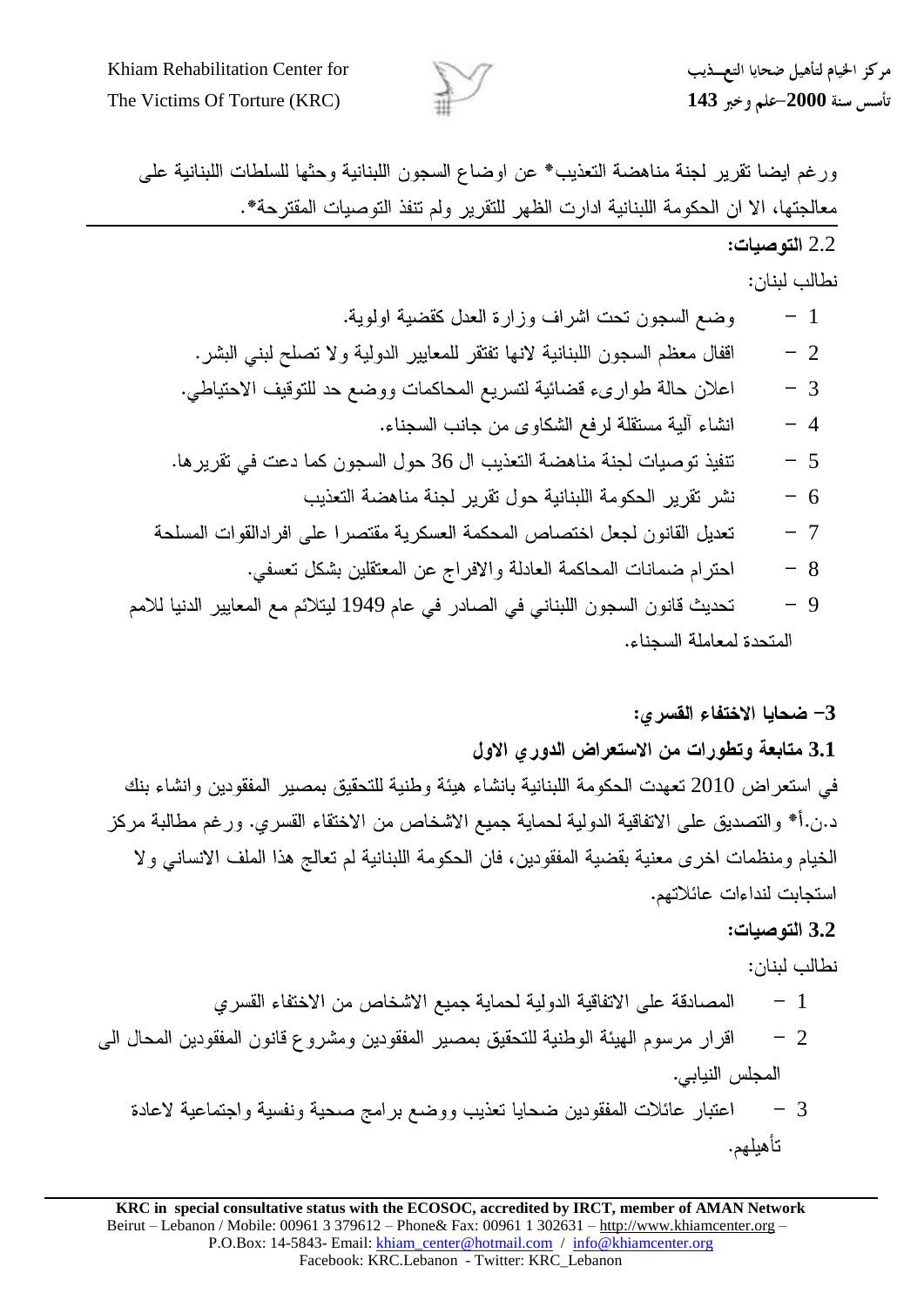

مركز الخيام لتأهيل ضحايا التعسذيب

حماية المقابر الجماعية للمساعدة في اي عملية بحث عن الحقيقة لاحقا.  $-4$ انشاء مؤسسة رسمية للحقيقة والانصاف.  $-5$ 

4- عقوبة الاعدام

**4.1**

رفض لبنان في الاستعراض الدوري الاول توصية الغاء عقوبة الاعدام لاسباب دينية وشعبية غير مقنعة\*. يقبع في السجون 71 شخصا ينتظرون تنفيذ عقوبة الاعدام بحقهم والانتظار اصعب من الاعدام على المحكومين وعلى عائلاتهم.

**4.2**

نطالب لبنان

1 للغاء عقوبة الاعدام والتوقيع على البروتكول الثاني للعهد الدولي الخاص بالحقوق المدتية والسياسية(ICCPR).

5–الحوار مع اصحاب المصلحة 5.1 متابعة وتطورات من الاستعراض الدورى الاول في الاستعراض الدوري الاول تعهدت الحكومة اللبنانية باجراء حوار مع هيئات المجتمع المدنى حول مختلف قضايا حقوق الانسان\* ولكن للاسف الحكومة اللبنانية رفضت اجراء حوار مع اصحاب المصلحة من المجتمع المدنيز اما في اطار التحضير للاستعراض الدوري الثاني الحالي، فان الحكومة اللبنانية ورغم مطالبتنا بالحوار حول النقرير الوطني الا اننا جوبهنا بالرفض وتم فقط عقد اجتماعين في المجلس النيابي بدعوة من لجنة حقوق الانسان النيابية التي هي ايضا حجب التقرير الرسمي عنها والحكومة، بهذا تخالف معايير الاستعراض الدوري الشامل لآن الحوار مع المجتمع المدنبي من اهم العناصر الاساسية للاستعراض الدوري الشامل.

> **5.2** نطالب لبنان:  $-1$ نتظيم حوار جدي مع هيئات المجتمع المدنى قبل تقديم التقرير الوطني وبعده.

> > انشاء جهاز رسمي اوألية عملية لمتابعة التنسيق والتوصيات.  $-2$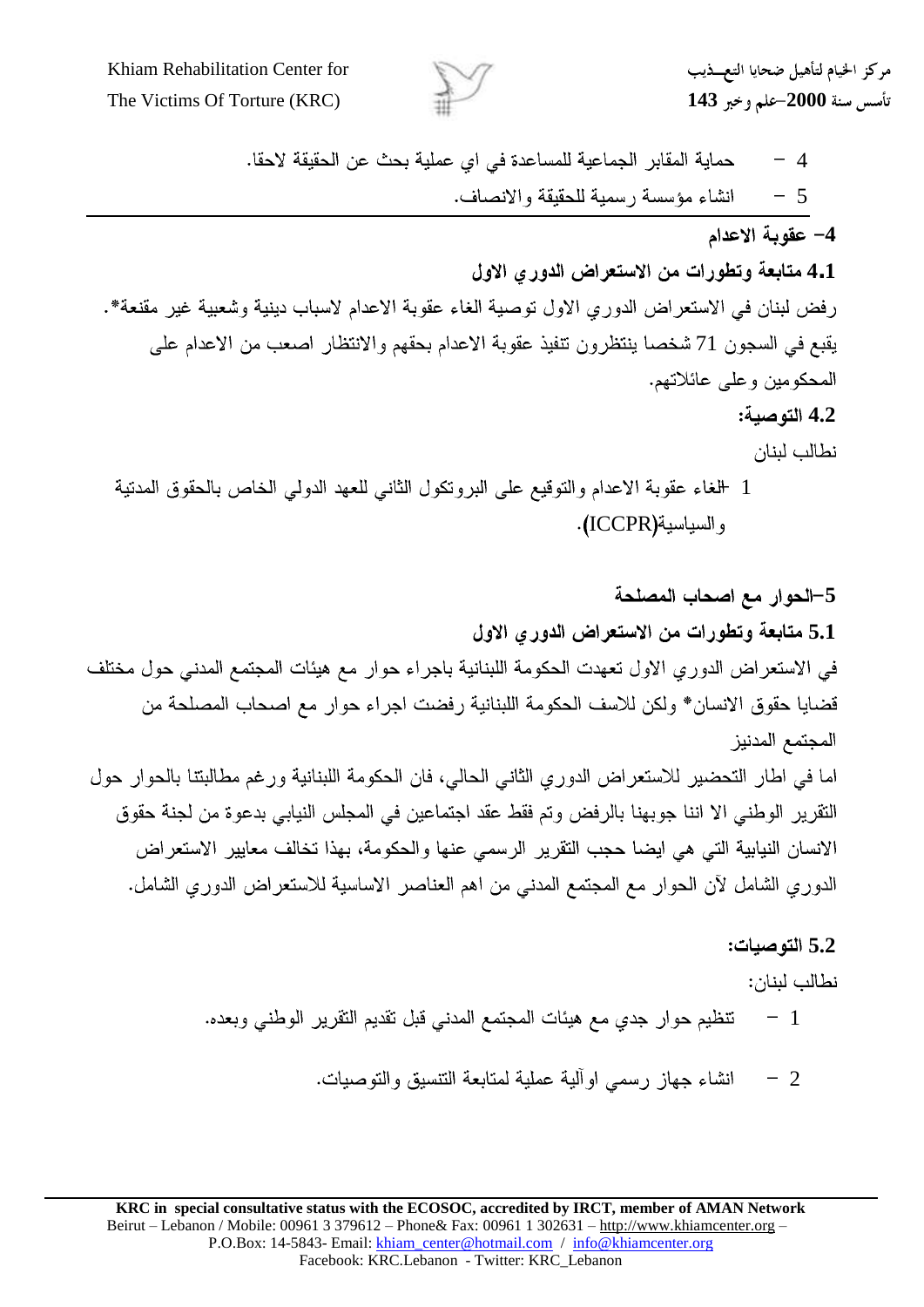

مركز الخيام لتأهيل ضحايا التعسذيب

**6-از مة شاملة** 

الحقوق المدنية والسياسية

6.1 متابعة وتطورات من الاستعراض الدورى الاول

لقد فشلت الحكومة اللبنانية الحالية والحكومات السابقة على الصعيد الحقوقي والانساني، ولم يستطع لبنان الوفاء بالتزاماته الدولية، فلم نتفذ توصيات الاستعراض الدوري الاول، وهذا الفشل هو جزء من الفشل العام على مختلف الصعد السياسية والاقتصادية والاجتماعية. والانتهاكات لحقوق الانسان باتت شاملة– فالمجلس النيابي مدد لنفسه مرتين ضاربا بعرض الحائط حق المواطن في اختيار ممثليه الى الندوة البرلمانية، والرئاسة الاولى فارغة بسبب تضارب المصالح السياسية، ومجلس الوزراء معطل وارتفاع معدلات البطالة والهجرة وتردي الخدمات الصحية ، من كهرباء وماء ونتامى الجريمة واخيرا وليس اخرا ازمة النفايات التي اشعلت حراكا مدنيا شعبيا هو الاول من نوعه في لبنان واجهته الحكومة بالقمع والرصاص والاعتقالات، وهو انتهاك للحق في التعبير والتجمع السلمي.

لقد تخطي الوضع اللبناني توصيات الاستعراض الدوري الاول وبات النظام السياسي الطائفي الذي يعتمد المحاصصة الطائفية بين اركان الطبقة السياسية الحاكمة عقبة ليس فقط امام توصيات هي الحد الادني لاي بلد يحترم حقوق الانسان بل ان مصير. وحدة لبنان وكيانه واستقلاله مهدد بالخطر بسبب فشل السلطة السياسية الحاكمة وتعنتها وتغليب مصالحها الفئوية والطائفية على مصالح الوطن والمواطنين. وبالتالي لا مخرج من الازمة الراهنة التي يمر بها لبنان الا بتنفيذ اصلاحات جزرية في بنية النظام حتى يستطيع تنفيذ توصيات الاستعراض الدوري الاول والثانبي وينتشل لبنان من اخطر ازمة سياسية حادة يمر بها، واهم هذه الاصلاحات والتي نقترحها توصيات عاجلة:

- قانون انتخابي ديمقر اطبي على اساس النسبية وخارج القيد الطائفي  $-1$ 
	- تشكيل الهيئة الوطنية لالغاء الطائفية كما نص اتفاق الطائف.  $-2$
- اقرار قانون مدني موحد للاحوال الشخصية على طريق الدولة المدنية الديمقر اطية وغير ها من  $-3$ المطالب المزمنة للمجتمع المدنى اللبناني والفلسطيني.
	- اقرار السلم المتحرك للاجور وسلسلة الرتب والرواتب للموظفين والقوى الامنية.  $-4$

فلبنان اليوم سباق بين نتفيذ اصلاحات جذرية في بنية نظامه السياسي الطائفي وبين حرب اهلية تجعله يلتحق بشقيقاته العر بية.